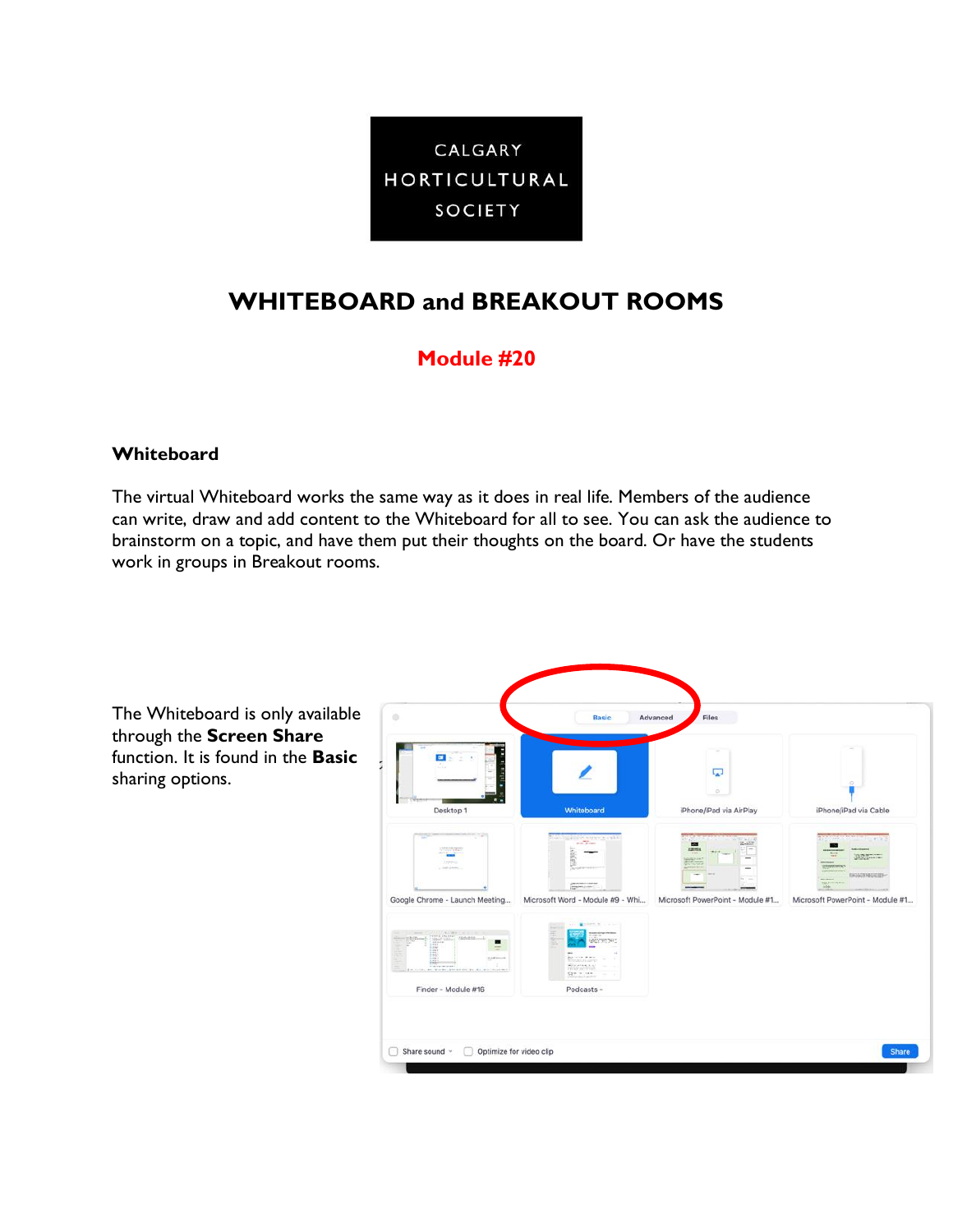

or saved by the Host or Moderator and shared with participants later as needed.

Whiteboards created in Breakout Rooms can be saved and shared with the rest of the class in the main room. You can also save a board and give the link to the document in Chat so everyone has them for referring to later.

Whiteboards offer a great collaborative tool that is simple and easy to use. Be creative and think about how you can use the Whiteboard at least once in each class.

**NOTE**: Be sure your Zoom Meeting settings allow for all participants to Share Screen, and to Annotate. This may be something that needs to be set up by the Society office staff.

#### **Breakout Rooms**

Breakout rooms, much like in a live setting, allow for attendees to be broken up into small groups. This can be a great way to encourage exchange between students, and to build community.

Zoom allows up to 50 breakout rooms and 200+ participants per room.

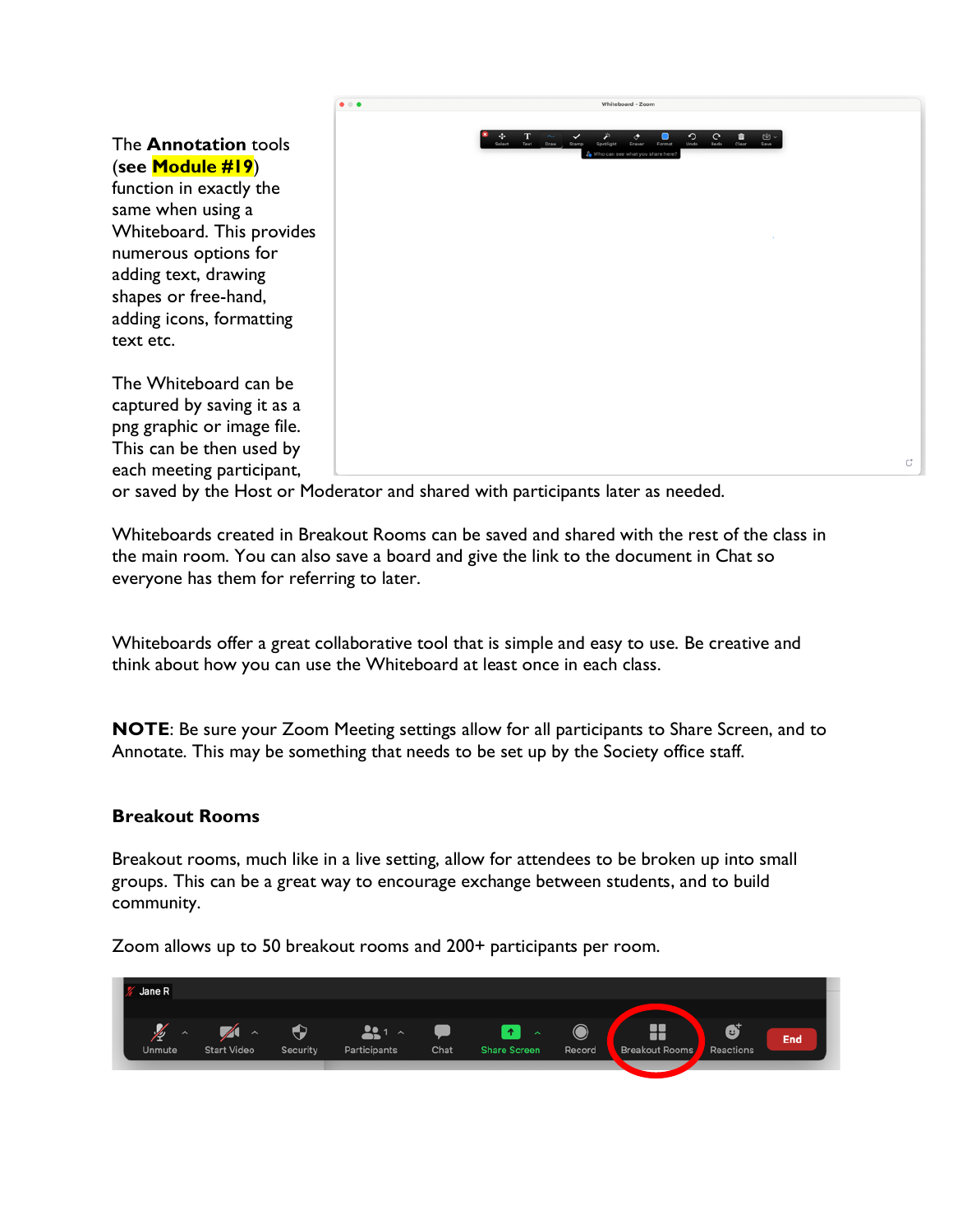Communicate to your Society contact that you want to use Breakout Rooms so they can be sure the Zoom meeting settings are appropriate.

Only the Zoom meeting **Host** or assigned **Co-Host** can manage the rooms.

- Attendees can be assigned to the rooms ahead of time when setting up the meeting on the Web Portal
	- $\circ$  You will need to know all of the attendees and be able to add them using their e-mail address
	- $\circ$  Can only be done by the Society staff setting up the meeting
- Attendees can be assigned during the meeting
	- o **Assign automatically** Zoom randomly assigns the members of each room
	- o **Assign manually** You can choose who goes into which room
	- o **Let participants choose room** Attendees can select the room they want to be in
- Breakout Rooms can be named if that is of value

Once the Breakout Rooms are created (and before people leave the main session to join them)

there are a few options the Host or Co-host can access

- by using the **Gear** button.
	- o Allow participants to return to the main session at any time
		- If this is not checked, they will need to wait for the Host or Co-host to end the Breakout rooms
	- o Automatically move all assigned attendees into Breakout rooms
		- $\blacksquare$  If this is not checked, the attendees will need to click on **Join** when prompted to get into the Breakout room
	- o Auto close Breakout rooms
		- Use this option to pre-set a time duration for the group work, and return all attendees to the main room when the time is up





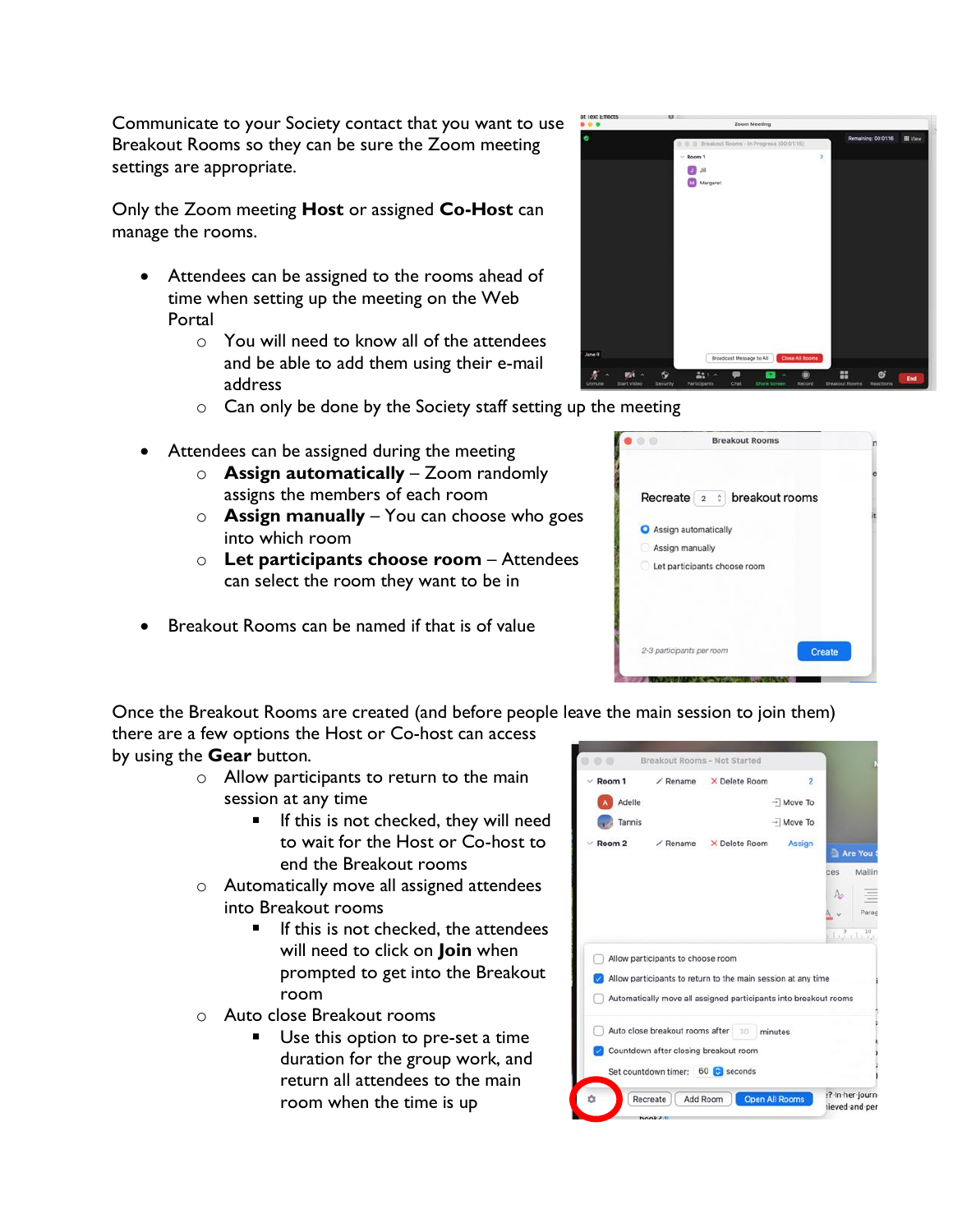- o Notify me when the time is up (visible when Auto close is selected)
	- $\blacksquare$ This provides an alert to Hosts and Cohosts indicating when the time will be ending and offering options to keep the rooms open, or to close them
- o Set Countdown timer
	- $\blacksquare$ This lets Attendees know how long they have before the Breakout rooms are closed



Close breakout room

Time is up for the 5 minutes Breakout Room. Do you want to close all Breakout Rooms now?

Keep breakout rooms open

Close n

 $000$ 

Once attendees are in their Breakout Rooms, as a Host or Co-Host you can:

- o **Join** the Breakout Room It's a good idea to visit each room as group work is being done. It shows that you are engaged and invested in their progress, and allows them to provide feedback and ask questions if needed
- o **Close All Rooms** This will start a 60 second countdown which everyone can see, after which all participants are brought back to the main meeting room
- o The Host or Co-Host can send a message for all participants in the Breakout Rooms to see by **using Broadcast message to all** from the Breakout Room button on the meeting control.



o **Leave** the Breakout room – Returns you to the main room (this option is available to all participants)